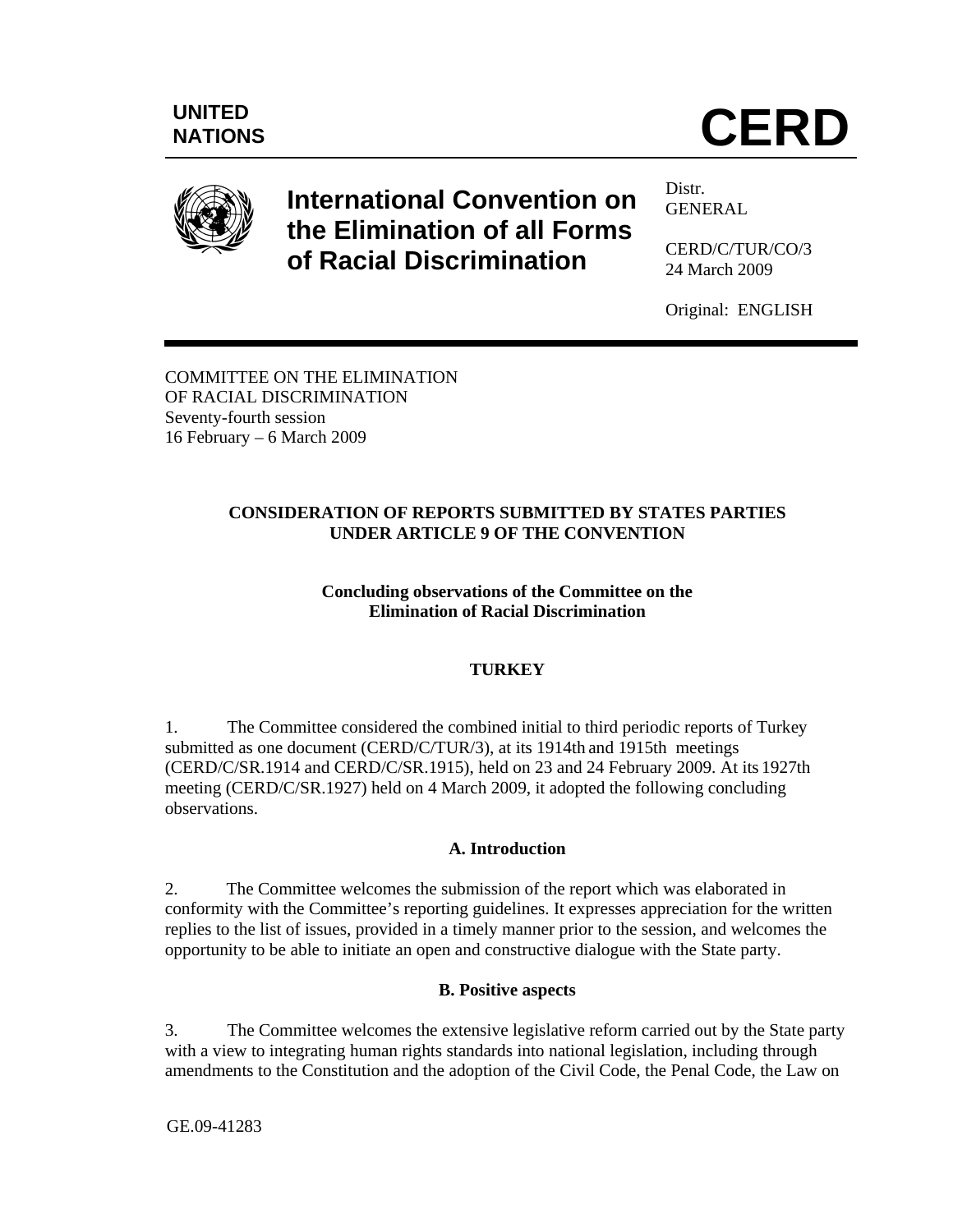CERD/C/TUR/CO/3 page 2

Associations and several other laws which are of relevance to the implementation of the Convention.

4. The Committee notes with satisfaction the many training programmes and projects aimed at raising the awareness of judges, prosecutors and other public officials on human rights.

5. The Committee welcomes the initial sponsorship and the subsequent active involvement of the State party in the United Nations Alliance of Civilizations initiative, demonstrating its commitment to combating racial discrimination globally.

6. The Committee notes with satisfaction the initiatives taken by the State party to facilitate the voluntary return of internally displaced persons, consisting mainly of Kurds from south-eastern Turkey, in particular through the launching of several return and development projects, and the substantial funds allocated to facilitating returns.

7. The Committee welcomes the ratification by the State party of the International Convention on the Protection of the Rights of All Migrant Workers and Members of Their Families in September 2004.

#### **C. Concerns and recommendations**

8. The Committee notes the reservation to article 22 and the two declarations on the implementation and the territorial applicability of the Convention made by the State party upon ratification, which may affect the full implementation of the Convention.

#### **The Committee encourages the State party to consider withdrawing its reservation and declarations, including removal of the territorial limitation to the application of the Convention.**

9. While taking note of the explanations given by the State party with regard to constitutional provisions preventing it from identifying ethnic groups in a census or otherwise gathering information on the ethnic composition of the population, the Committee regrets the lack of statistical data in the report of the State party on the ethnic composition of its population. In this respect, the Committee takes note of the State party's indication that academic institutions are not prohibited from carrying out research on this issue.

> **In the Committee's view, information on the ethnic composition of the population of a country is a prerequisite for identifying the specific needs of different ethnic groups and possible gaps in their protection against racial discrimination. The Committee recommends that, in accordance with paragraphs 10 and 12 of its revised reporting guidelines (CERD/C/2007/1), in the absence of quantitative data on the issue, the State party provide information on the use of mother tongues, languages commonly spoken, or other indicators of ethnic diversity, together with any information derived from academic research carried out in this field, so as to be able to evaluate the composition of its population and its situation in all fields covered by the Convention.**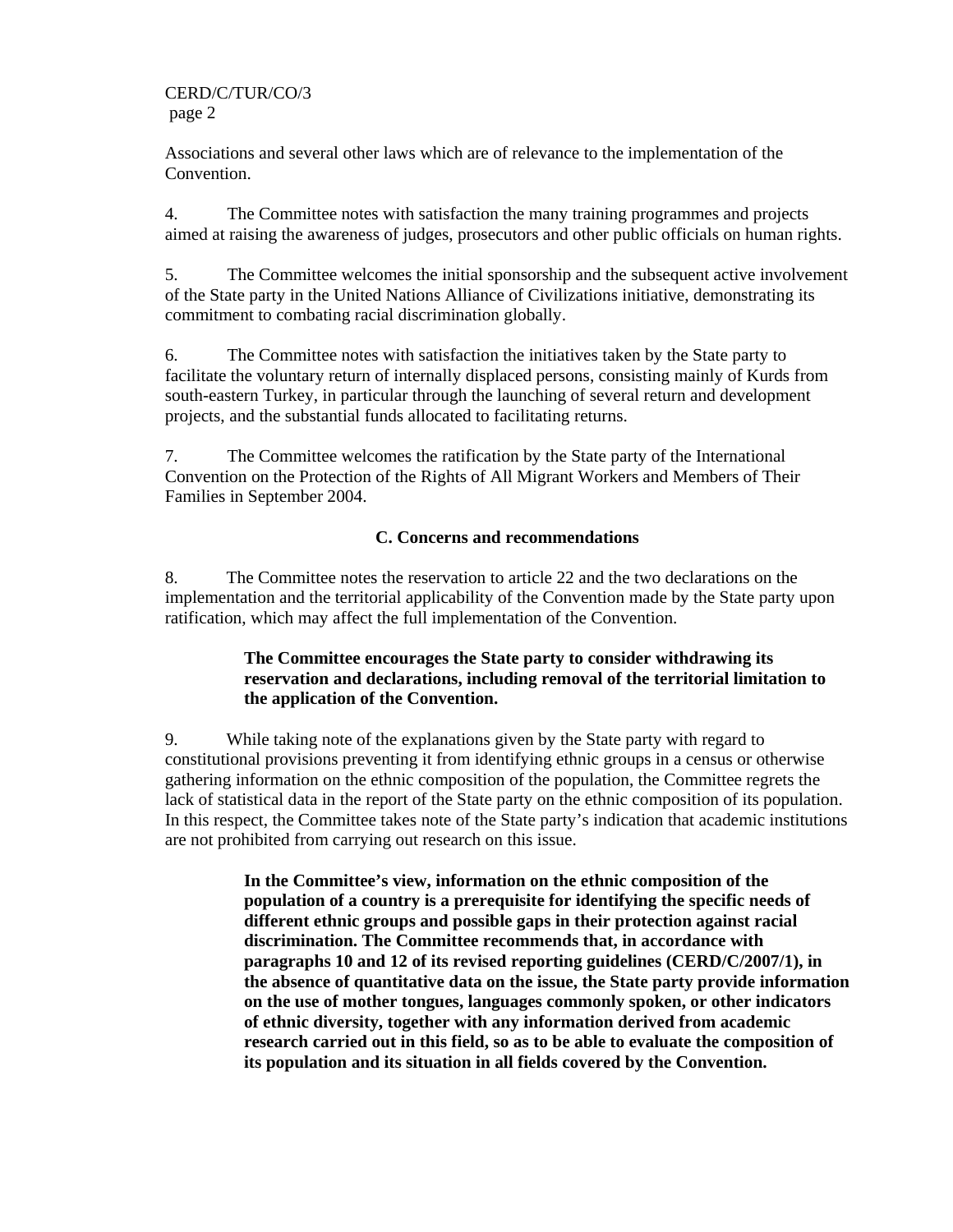10. The Committee regrets the lack of information relating to the representation of the various ethnic groups in the Parliament and other elected bodies, as well as their participation in public bodies.

#### **The Committee invites the State party to promote adequate representation of the various ethnic groups in the Parliament and other elected bodies, as well as their participation in public bodies, and requests the State party to include such information in the next periodic report.**

11. While welcoming the fact that the Convention is directly applicable in the State party, the Committee regrets the absence of a definition of racial discrimination in domestic law, which may, in turn, impede the adequate application of relevant legislation prohibiting such discrimination. The Committee notes that this is particularly important due to the fact that the relevant legislation, including article 10 of the Constitution providing for equality before the law of all individuals without discrimination, inter alia, on the grounds of race, does not consistently include "national or ethnic origin" among the prohibited grounds of discrimination (article1).

#### **The Committee recommends that the State party consider adopting a clear and comprehensive definition of racial discrimination in its domestic law, including all elements contained in article 1 of the Convention.**

12. The Committee notes that according to Turkish law, only Turkish citizens belonging to non-Muslim minorities under the Treaty of Lausanne of 1923 fall within the scope of the term "minority", and that the Treaty is applied restrictively only to the Armenian, Greek and Jewish communities. The Committee also notes that some groups, such as the Roma and the Kurds, face a more difficult socio-economic situation than the rest of the population. The Committee is concerned that the application of restrictive criteria to determine the existence of ethnic groups, official recognition of some and refusal to recognize others, may give rise to differing treatment for various ethnic and other groups which may, in turn, lead to de facto discrimination in the enjoyment of the rights and freedoms referred to in article 5 of the Convention (articles 2 and 5).

> **The Committee, referring to its general recommendation No. 8 (1990) concerning the interpretation and application of article 1, paragraphs 1 and 4 of the Convention, and recalling its general recommendation No. 20 (1996) on article 5 of the Convention, calls upon the State party to ensure the nondiscriminatory implementation of each of the rights and freedoms referred to in article 5 of the Convention for all groups within the scope of the Convention. Furthermore, the Committee recommends that the State party conduct research with a view to effectively assessing and evaluating the incidence of racial discrimination in the country, with particular focus on discrimination based on national or ethnic origin, and take targeted measures to eliminate such discrimination. The Committee requests the State party to provide information on the result of such studies and measures taken in the next periodic report.**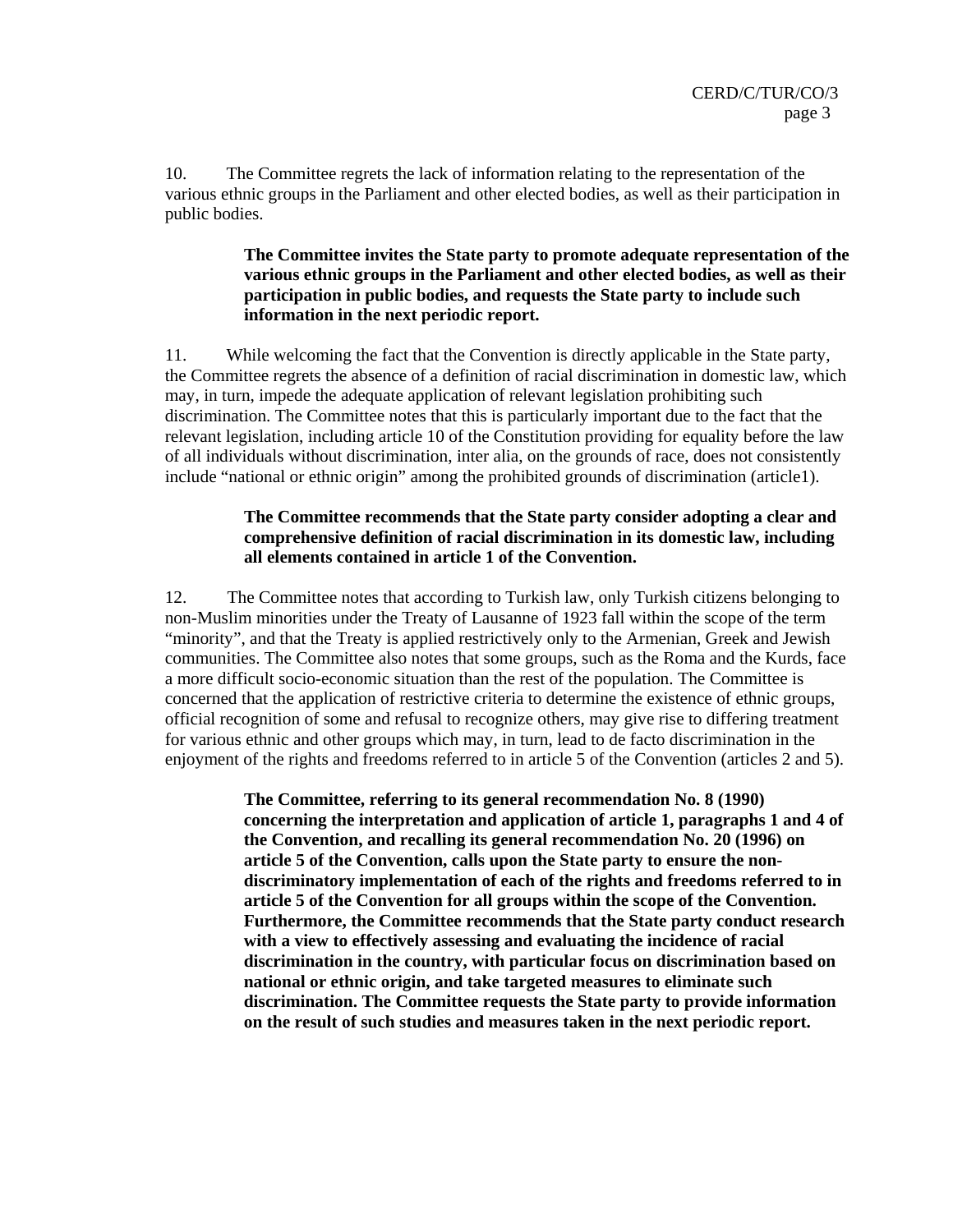#### CERD/C/TUR/CO/3 page 4

13. The Committee is concerned by allegations of persisting hostile attitudes on the part of the general public, including attacks and threats, towards Roma, Kurds and persons belonging to non-Muslim minorities (article 2 and 3).

> **The Committee recommends that the State party take steps to prevent and combat such attitudes, including through information campaigns and education of the general public. Furthermore, in the light of its general recommendation No. 19 (1995) on article 3 of the Convention, the Committee encourages the State party to monitor all tendencies which may give rise to racial or ethnic de facto segregation and endeavour to combat the negative consequences of such tendencies.**

14. The Committee observes that article 4 of the Convention is not self-executing but requires the adoption of specific legislation. The Committee also notes that article 216 of the Penal Code prohibiting incitement of enmity or hatred on the grounds of social class, race, religion, sect, or regional difference is limited to acts constituting a clear and imminent danger to public order and therefore excludes from its scope of application, inter alia, acts inciting hostility that do not amount to danger to the public order. The Committee remains concerned that national legislation does not fully cover all aspects of article 4 of the Convention. The Committee is also concerned at reports that article 216 of the Penal Code has been applied against persons advocating their rights under the Convention (article 4).

> **The Committee recommends that the State party adopt legislation, in the light of its general recommendation No. 15 (1993) on article 4 of the Convention, to ensure full and adequate implementation of article 4. The Committee also calls upon the State party to ensure that article 216 of the Penal Code is interpreted and applied in conformity with the Convention.**

15. The Committee expresses concern over the fact that the State party maintains the geographical limitation to the 1951 Convention relating to the Status of Refugees and its 1967 Protocol, which, in turn, reduces the protection offered to refugees from non-European States and may subject them to discrimination. The Committee is also concerned at reports on deportation and *refoulement* of refugees recognized under the mandate of the Office of the High Commissioner for Refugees (UNHCR), as well as of persons registered with UNHCR as asylumseekers (article 5).

> **The Committee welcomes the stated intention of the State party to withdraw the above geographical limitation, and encourages it to give high priority to this process. The Committee calls upon the State party to refrain from deporting refugees or persons registered with UNHCR as asylum-seekers.**

16. While noting that following an amendment made to the Turkish Penal Code, article 301 now criminalizes public denigration of "the Turkish nation" instead of "Turkishness" and that prosecution of this offence is made conditional on the prior authorization of the Minister of Justice, the Committee remains concerned at the possibility that the new article may lead to action being taken against persons advocating their rights under the Convention.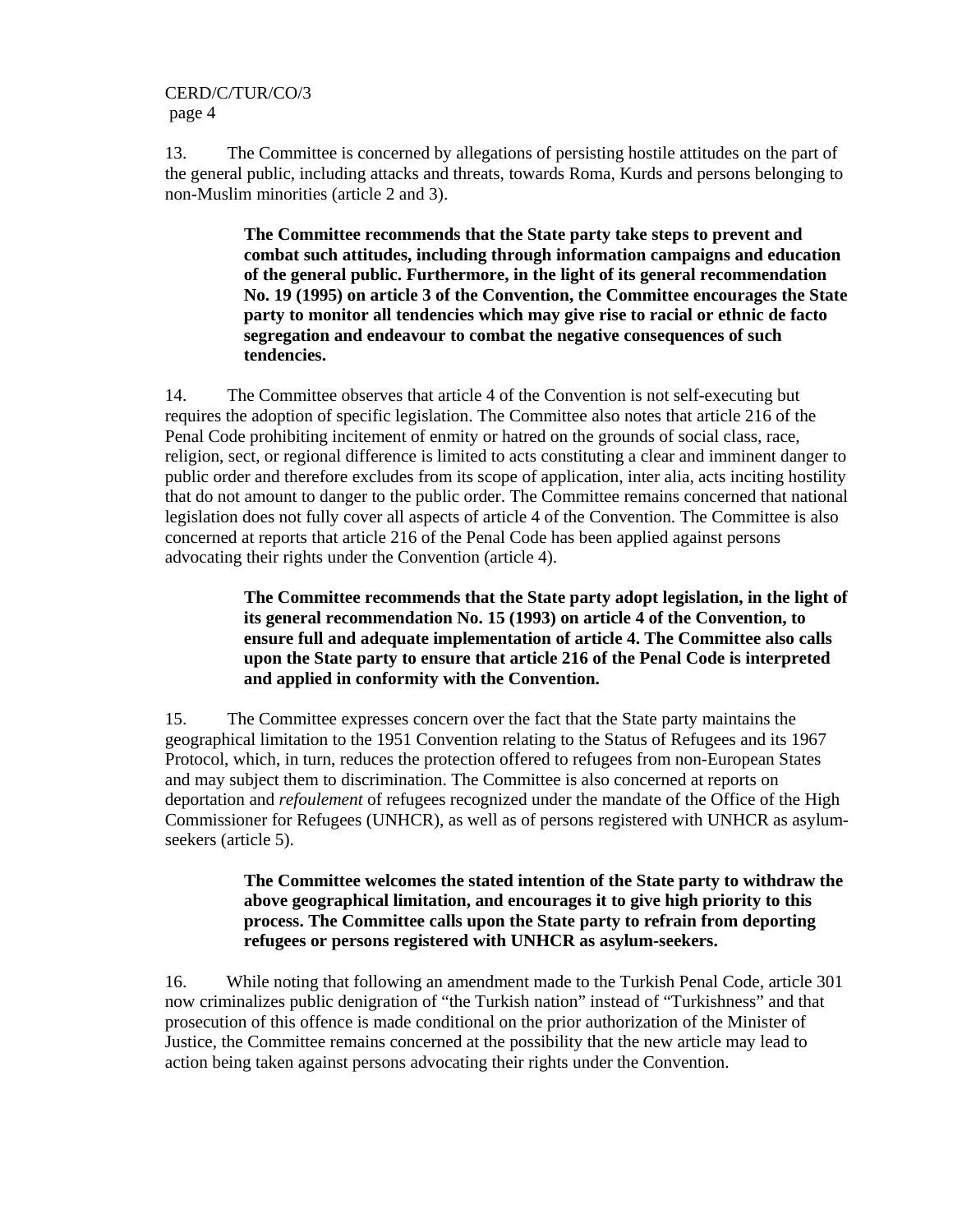#### **The Committee calls upon the State party to ensure that the new article 301 of the Penal Code is interpreted and applied in conformity with the Convention.**

17. While noting that the Penal Code includes a specific provision (article 3) prohibiting discrimination in its application, and that also some other laws, such as the Labour Law and the law on TV and radio broadcasting contain a specific provision prohibiting discrimination, the Committee is concerned at the absence of comprehensive anti-discrimination legislation covering all rights protected under article 5 of the Convention (articles 1 and 5).

#### **The Committee recommends that the State party, as a part of its ongoing legislative reform, enact comprehensive anti-discrimination legislation covering all rights and freedoms protected under article 5 of the Convention.**

18. The Committee is concerned at the particularly serious situation of the Greek minority, including the training of religious personnel and unresolved questions of restitution of property  $(\text{article } 5 \text{ (d)}).$ 

> **The Committee calls upon the State party to redress such discrimination and to urgently take the necessary measures to reopen the Greek Orthodox theological seminary on the island of Heybeliada, to return confiscated properties and, in this respect, to promptly execute all relevant judgements by the European Court of Human Rights.**

19. The Committee is concerned that many persons of Roma origin continue to experience discrimination, particularly in the fields of education, employment and housing (art. 5 (e)).

> **The Committee, recalling its general recommendation No. 27 (2000) on discrimination against Roma, recommends that the State party take special measures to improve the situation of Roma to overcome the disadvantages brought about by persistent discrimination, in particular in the fields of education, employment and housing.**

20. While noting the adoption of the "Law on Foreign Language Education and Teaching, and the Learning of Different Languages and Dialects by Turkish Citizens" and its "By-law on Education in Different Languages and Dialects traditionally used by Turkish Citizens" of 2003, the Committee remains concerned at the inadequate possibilities for children belonging to ethnic groups to learn their mother tongue, in particular having regard to the information given by the State party that schools offering private language courses have been "all been closed down by their founders and owners due to lack of interest and non-attendance" (article 5 (e) (v)).

> **The Committee recommends that the State party ensure effective implementation of the above-mentioned laws. The Committee also recommends the State party to consider further amendments to the legislation to allow teaching of languages traditionally used in Turkey in the general public education system and encourages it to establish a public school network offering**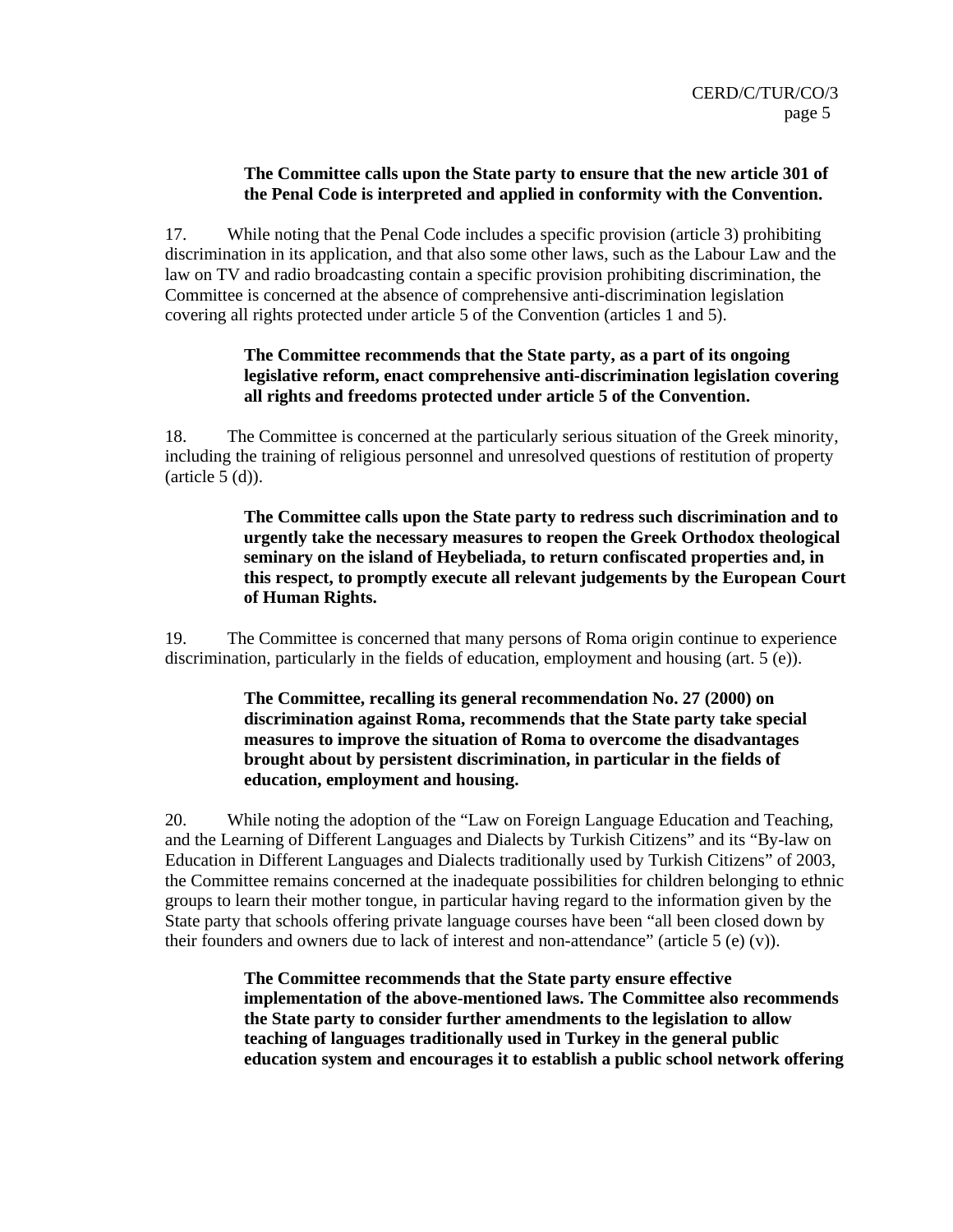#### **teaching of these languages, and consider means of strengthening the involvement of the members of the local communities in decision-making in this field.**

21. The Committee notes the lack of information on the practical application of criminal and other legislation aimed at eliminating racial discrimination, and that according to the State party's report and the replies to the list of issues and questions, there have been no complaints or court decisions in civil or administrative proceedings concerning acts of racial discrimination during the reporting period (article 2 (1) (d) and 6).

> **The Committee, considering that no country is free from racial discrimination, urges the State party to investigate why there have been no complaints of such discrimination. Recalling its general recommendation No. 31 (2005) on the prevention of racial discrimination in the administration and functioning of the criminal justice system, the Committee recommends that the State party verify that the lack of such complaints is not the result of lack of effective remedies enabling victims to seek redress, victims' lack of awareness of their rights, fear of reprisals, lack of confidence in the police and judicial authorities, or lack of attention or sensitivity to cases of racial discrimination on the part of the authorities. The Committee requests the State party to provide in its next report updated information on complaints about acts of racial discrimination and on decisions taken in civil or administrative court proceedings. Such information should include the number and nature of cases brought, convictions obtained and sentences imposed, and any restitution or other remedies provided to victims of such acts.**

22. While welcoming the extensive training provided for judges, prosecutors and police officers on human rights in general, the Committee regrets the comparatively limited attention given in training programmes to the specific issues covered by the Convention (article 6).

#### **The Committee encourages the State party to strengthen its efforts to provide training for judges, prosecutors, lawyers and police officers to increase their awareness of the content and importance of the Convention at the national level.**

23. The Committee notes that the Penal Code does not include any general provision stipulating that racist motivation should be taken into account as a specific aggravating circumstance for the purpose of sentencing in relevant crimes (article 6).

#### **The Committee recommends that the State party include in its domestic criminal legislation a specific provision to ensure that the motive of ethnic, racial or religious hatred is taken into account as an aggravating circumstance in proceedings under the criminal law.**

24. The Committee notes that the State party provided only a brief response to the question on the activities, methods of work and challenges faced by the Minority Issues Assessment Board established to address and resolve difficulties encountered by Turkish citizens belonging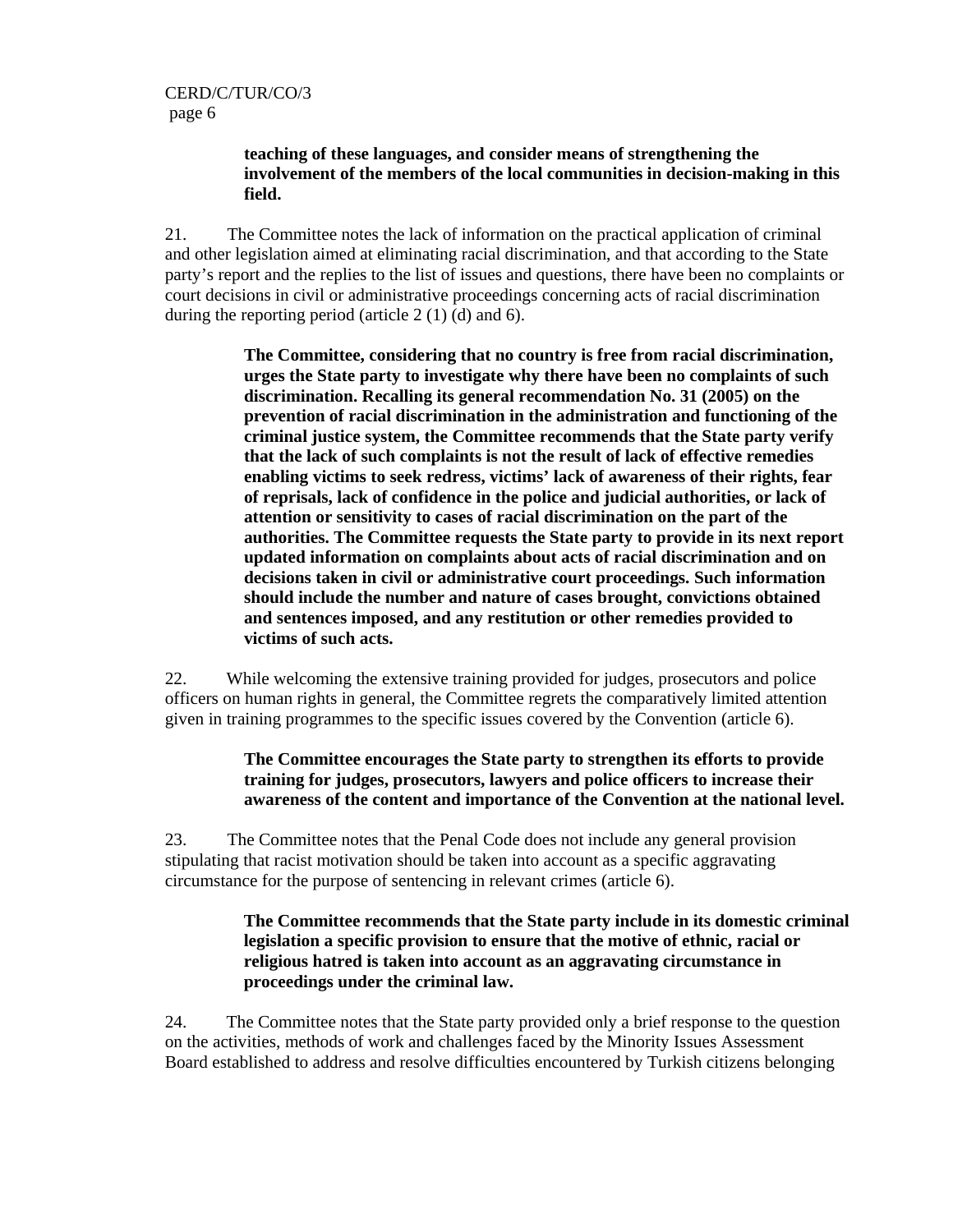to non-Muslim minorities. The Committee also notes the process of establishment of the office of ombudsman and a national human rights institution (NHRI) in accordance with the Paris Principles (article 6).

#### **The Committee requests the State party to include in its next periodic report detailed information regarding the work of the Minority Issues Assessment Board, as well as updated information on the status of establishment of the office of ombudsman and the NHRI.**

25. The Committee notes the State party's view that the remedies provided by the European Court of Human Rights are sufficient, and that making the declaration provided for in article 14 of the Convention is thus not necessary. The Committee believes that article 14 of the Convention has independent value specific to the question of racial discrimination across the whole spectrum of human rights, and therefore invites the State party to reconsider its position and to envisage the possibility of making the declaration.

26. The Committee recommends that the State party ratify the amendments to article 8, paragraph 6, of the Convention, adopted on 15 January 1992 at the Fourteenth Meeting of States Parties to the Convention and endorsed by the General Assembly in its resolution 47/111. In this connection, the Committee refers to General Assembly resolution 63/243 of 22 January 2009, in which the Assembly urged States parties to accelerate their domestic ratification procedures with regard to the amendment and to notify the Secretary-General expeditiously in writing of their agreement to the amendment.

27. The Committee recommends that the State party take into account the relevant parts of the Durban Declaration and Programme of Action, adopted in September 2001 by the World Conference against Racism, Racial Discrimination, Xenophobia and Related Intolerance (A/CONF.189/12, chap. I), when implementing the Convention in its domestic legal order, particularly as regards articles 2 to 7 of the Convention. The Committee also urges that the State party include in its next periodic report specific information on measures taken to implement the Durban Declaration and Programme of Action at the national level. The Committee also encourages the State party to continue to actively participate in the Preparatory Committee of the Durban Review Conference, as well as in the Durban Review Conference in 2009.

28. The Committee recommends that the State party's reports be made readily available to the public at the time of their submission in the official language and in other languages traditionally used in Turkey, and that the observations of the Committee with respect to these reports be similarly publicized.

29. The Committee recommends that the State party consult widely with organizations of civil society working in the area of human rights protection, in particular in combating racial discrimination, in connection with the preparation of the next periodic report.

30. In accordance with article 9, paragraph 1, of the Convention and rule 65 of the its amended rules of procedure, the Committee requests the State party to provide, within one year,